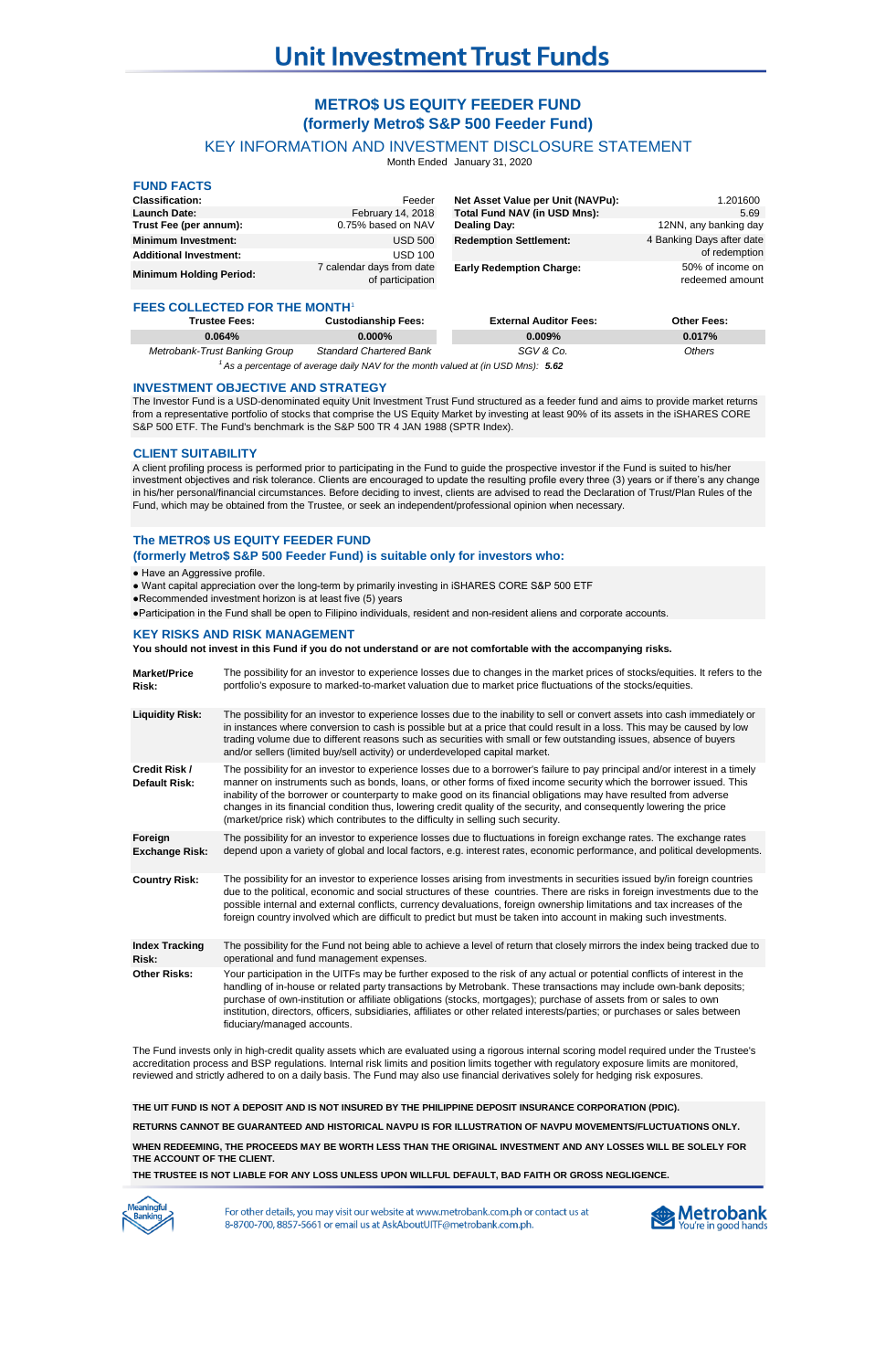## **FUND PERFORMANCE AND STATISTICS as of January 31, 2020**

*(Purely for reference purposes and is not a guarantee of future results)*

#### **NAVPu GRAPH NAVPu OVER THE PAST 12 MONTHS**



#### **CUMULATIVE PERFORMANCE**

|                  | Month     | 3 Months | 6 Months | Year    | 3 Years | 5 Years | Since<br>Inception |
|------------------|-----------|----------|----------|---------|---------|---------|--------------------|
| <b>Fund</b>      | $-0.414%$ | 6.198%   | 8.376%   | 19.575% | N/A     | N/A     | 20.160%            |
| <b>Benchmark</b> | $-0.305%$ | 6.716%   | 9.308%   | 21.684% | N/A     | N/A     | 24.227%            |

# **PORTFOLIO COMPOSITION TOP 10 HOLDINGS OF THE TARGET FUND**

| <b>Allocation</b>                                                                                             | % of Fund |
|---------------------------------------------------------------------------------------------------------------|-----------|
| IShares Core S&P 500 ETF                                                                                      | 98.43%    |
| <b>Time Deposits</b>                                                                                          | 1.91%     |
| Cash                                                                                                          | $0.00\%$  |
| Other Receivables - Net of Liabilities <sup>6</sup>                                                           | $-0.35%$  |
| $6$ Includes accrued income from investments, receivables from<br>brokers/counterparties and unpaid expenses. |           |

|        | 8. JPMORGAN CHASE & CO | 1.55% |
|--------|------------------------|-------|
| 24.12% | 9. JOHNSON & JOHNSON   | 1.46% |
| 13.75% | 10. VISA INC CLASS A   | 1.27% |
| 12.56% |                        |       |
| 10.44% |                        |       |
| 9.80%  |                        |       |
| 8.99%  |                        |       |
| 7.21%  |                        |       |
| 3.86%  |                        |       |
| 3.54%  |                        |       |
| 2.97%  |                        |       |
| 2.49%  |                        |       |
|        |                        |       |

# **RELATED PARTY TRANSACTIONS**

| <b>Related Party</b> | <b>Transaction</b>            | <b>Market Value</b><br>(in USD Mns) |
|----------------------|-------------------------------|-------------------------------------|
| <b>MBTC</b>          | <b>Time Deposit Placement</b> | 0.11                                |
|                      |                               |                                     |

*Investments in the said outlets were approved by the Trust Committee. Likewise, all related party transactions are conducted on an arm's length and best execution basis and within established limits.*

#### **TARGET FUND FACTS**

**Name of Target Fund:** iShares Core S&P 500 ETF **Domicile:** United States of America<br> **Fund Currency:** US Dollar **Domicile:** *Domicile: Regulator: Securities and Exchange* **Fund Manager:** BlackRock Fund Advisors **Inception Date:** May 15, 2000 **Benchmark:** S&P 500 Index

#### **INVESTMENT OBJECTIVE**

The Target Fund seeks to track the investment results of an index composed of large-capitalization U.S. equities. Fund Performance Report and relevant information about the iSHARES Core S&P 500 ETF can be viewed and downloaded through www.iShares.com.



For other details, you may visit our website at www.metrobank.com.ph or contact us at 8-8700-700, 8857-5661 or email us at AskAboutUITF@metrobank.com.ph.

# **Metrobank**

| <b>Allocation</b>                                               | % of Fund | <b>Name</b>                       | % of Fund |
|-----------------------------------------------------------------|-----------|-----------------------------------|-----------|
| <b>IShares Core S&amp;P 500 ETF</b>                             | 98.43%    | 1. MICROSOFT CORP                 | 4.85%     |
| <b>Time Deposits</b>                                            | 1.91%     | 2. APPLE INC                      | 4.82%     |
| Cash                                                            | $0.00\%$  | 3. AMAZON COM INC                 | 3.12%     |
| Other Receivables - Net of Liabilities <sup>6</sup>             | $-0.35%$  | 4. FACEBOOK CLASS A INC           | 1.81%     |
| $^6$ Includes accrued income from investments, receivables from |           | 5. BERKSHIRE HATHAWAY INC CLASS B | 1.64%     |
| brokers/counterparties and unpaid expenses.                     |           | 6. ALPHABET INC CLASS A           | 1.60%     |
|                                                                 |           | 7. ALPHABET INC CLASS C           | 1.60%     |
| Sector Allocation of the Target Fund                            |           | 8. JPMORGAN CHASE & CO            | 1.55%     |
| Information Technology                                          | 24.12%    | 9. JOHNSON & JOHNSON              | 1.46%     |
| <b>Health Care</b>                                              | 1375%     | 10. VISA INC CLASS A              | 1 27%     |

**Regulator:** Securities and Exchange Commission **Administrator, Custodian and Transfer Agent:**  State Street Bank & Trust Company

12.22% 1.59 -3.04 1.26% Volatility, Past 1 Year *(in %)* <sup>2</sup> Sharpe Ratio<sup>3</sup> Information Ratio<sup>4</sup> Tracking Error<sup>5</sup>

**STATISTICS OF THE TARGET FUND**

Highest Lowest

1.239596 1.004890

*<sup>2</sup>Volatility measures the degree to which the Fund fluctuates vis-à-vis its average return over a period of time. The lower the number, the more stable the Fund's return is relative to its average return over time.* 

*<sup>3</sup>Sharpe Ratio is used to characterize how well the return of a Fund compensates the investor for the level of risk taken. The higher the number, the better.*

*4 Information Ratio measures reward-to-risk efficiency of the portfolio relative to the benchmark. The higher the number, the higher the reward per unit of risk.*

*<sup>5</sup>Tracking Error measures the deviation between the Fund's return and benchmark return over the past year. The lower the number, the more aligned the Fund's return is with the benchmark.*